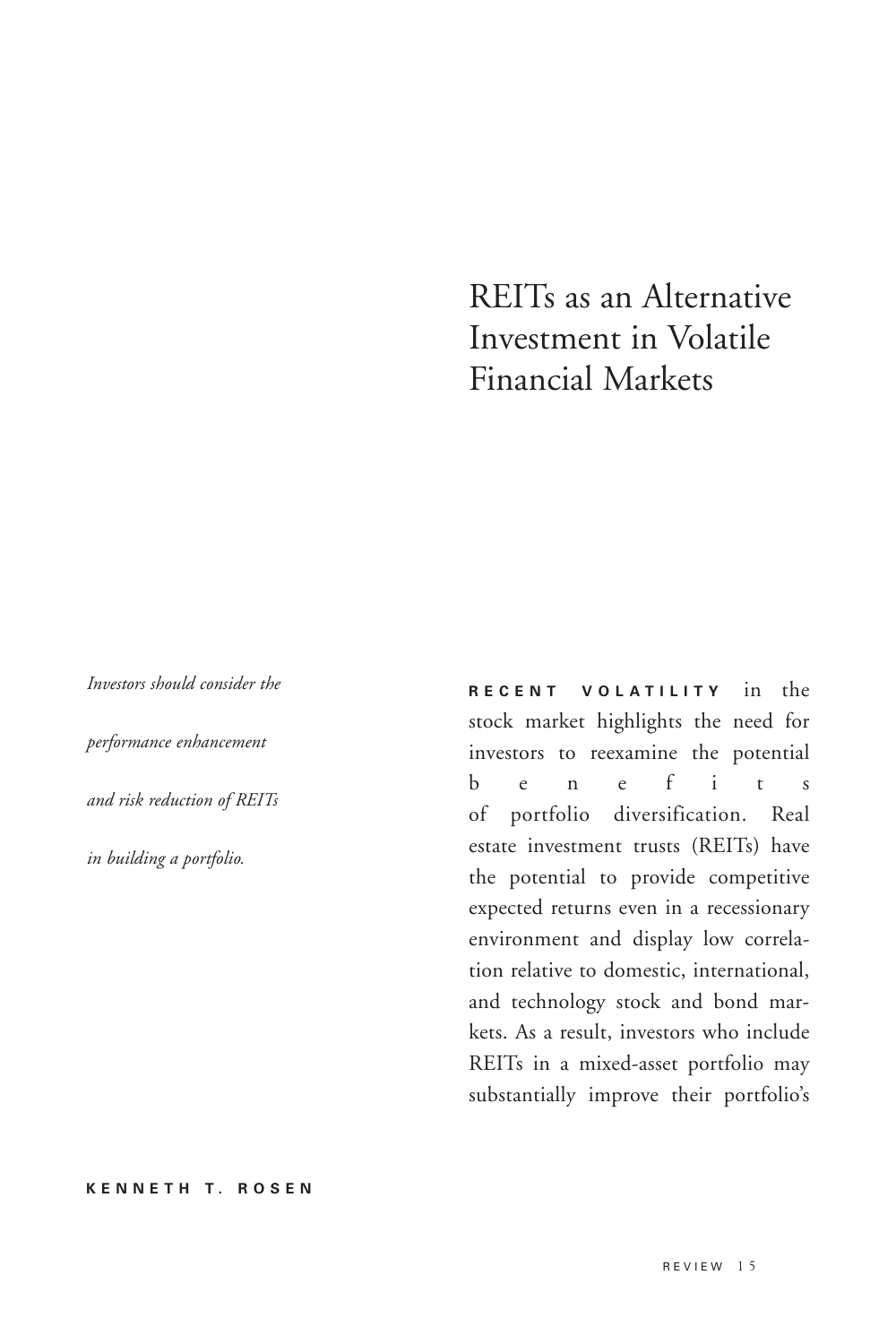risk-return profile.

#### **THE MODERN REIT ERA**

The modern REIT era began in November 1992 with the IPO of Taubman Realty. The subsequent REIT offering boom from 1993 to 1998 dramatically increased the size of the REIT market. During that period, REIT companies raised nearly \$100 billion of new equity. Although REITs were created by Congress in 1960, the new REITs that came public during the mid-1990s were fundamentally different from their predecessors. In general, the new REITs hold higher-quality institutional real estate in their portfolios; are fullyintegrated real estate operating companies run by management teams that have several decades of experience developing, acquiring, and managing real estate; and are generally larger companies, with an average market capitalization level near \$1 billion. Two significant governance characteristics distinguish these modern REITs from real estate investments of the late 1980s: the internalization of management and the high level of insider ownership.

As of mid-year 2002, the REIT market had grown to 152 companies with a total equity capitalization of \$170 billion. Including leverage and the value

of operating partnership units (nontrading shares taken by the founders when the REIT was formed), REITs control more than \$350 billion of real estate as of June 2002. In at least three sectors—office, apartments, and regional malls—REITs are leading players, having achieved significant market share in major metropolitan areas.

Although a comparatively small amount of equity has been issued since 1998, merger and acquisition activity has risen, such that average company size has continued to increase. In fact, the average market capitalization of REITs grew nearly tenfold over the decade, from \$95.7 million in 1990 to \$974.1 million at the end of 2001. This underscores the fundamental shift of the REIT market away from its small company roots and toward its current role as a valuable source for information and price discovery and a gauge of investor sentiment in national and local real estate markets.

## **STOCKS, BONDS, OR REAL ESTATE?**

The standard measures used to examine the investment characteristics of an asset class are returns, standard deviation of returns, and cross-correlation of returns. For comparison purposes, we calculate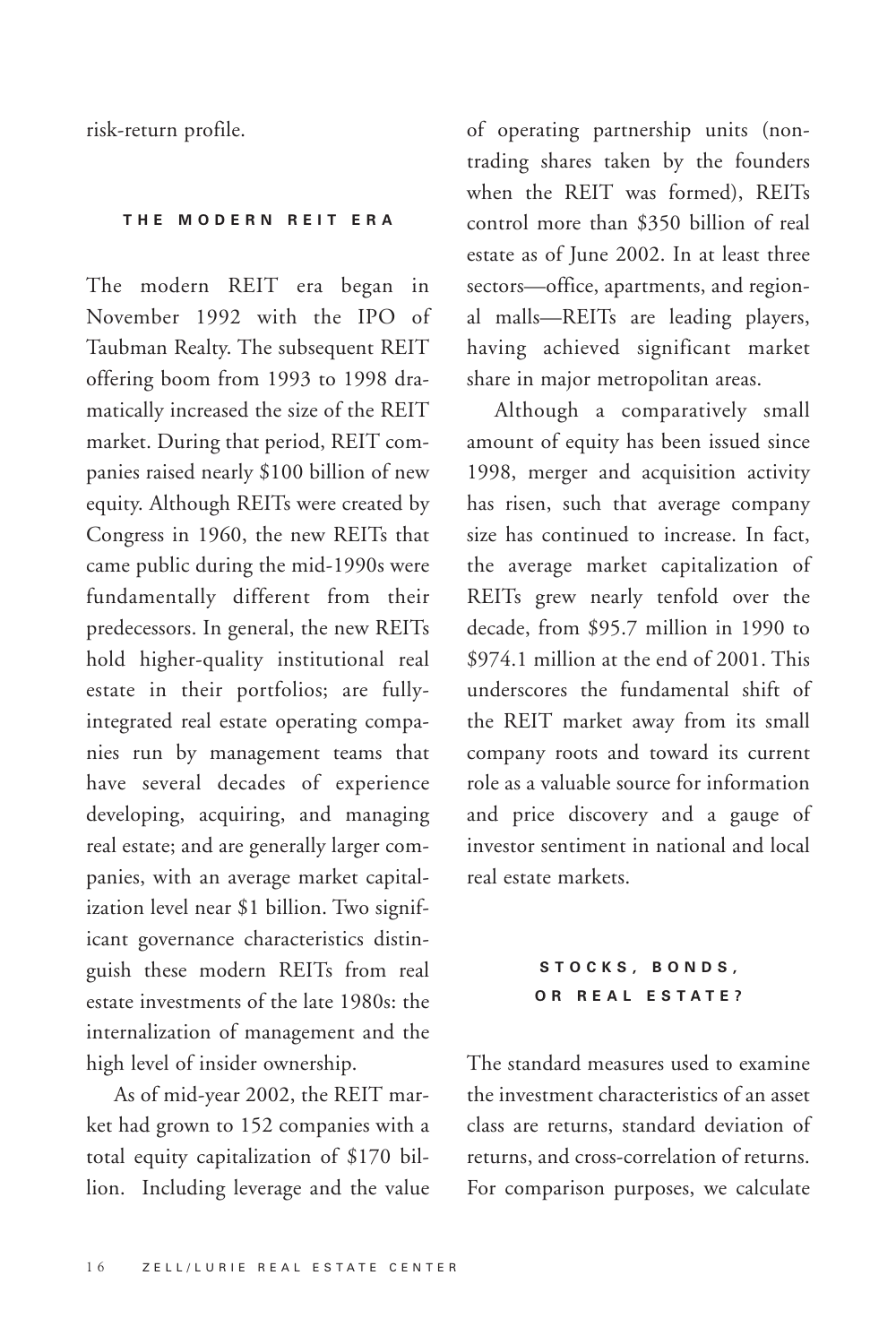performance for the following indices: the Wilshire REIT Index; the NCREIF (private real estate) Index; Standard and Poor's 500 (large-cap equity) Index; the Russell 2000 (small-cap equity) Index; the MSCI EAFE (international equity) Index; the Nasdaq Composite (smallcap/technology equity) Index; a 10-year Treasury Bond; and the Dow Jones Utilities Index.

Relative to broad stock and bond indices, REITs have generated competitive returns during the 1993–2001 period. Since REITs are not just static pools of assets—they are real estate companies—it is not surprising to see REITs behave like other public companies in their attempt to enhance shareholder value through growth in earnings per share. REITs are "real estate … plus." In addition to a pool of assets designed to deliver real estate return characteristics, REITs have a public company's incentive to grow earnings from those assets. Thus, the average return for REITs since 1993 exceeds that of private real estate.

The compound annual return for the REIT market over the modern REIT era has been nearly 12 percent. Amazingly, the annualized returns for REITs during this period exceeds returns from the S&P 500 Index (11.1 percent), Nasdaq (8.7 percent), the Dow Jones Utilities Index (7.3 percent), private real estate (9.4 percent), international stocks (4.5 percent), bonds (7.5 percent), and small capitalization stocks (9.6 percent). Between 2000 and 2002, during the recent bear market, REITs have outperformed the S&P 500



**Figure I** Recent Performance, REITs vs. Stocks and Bonds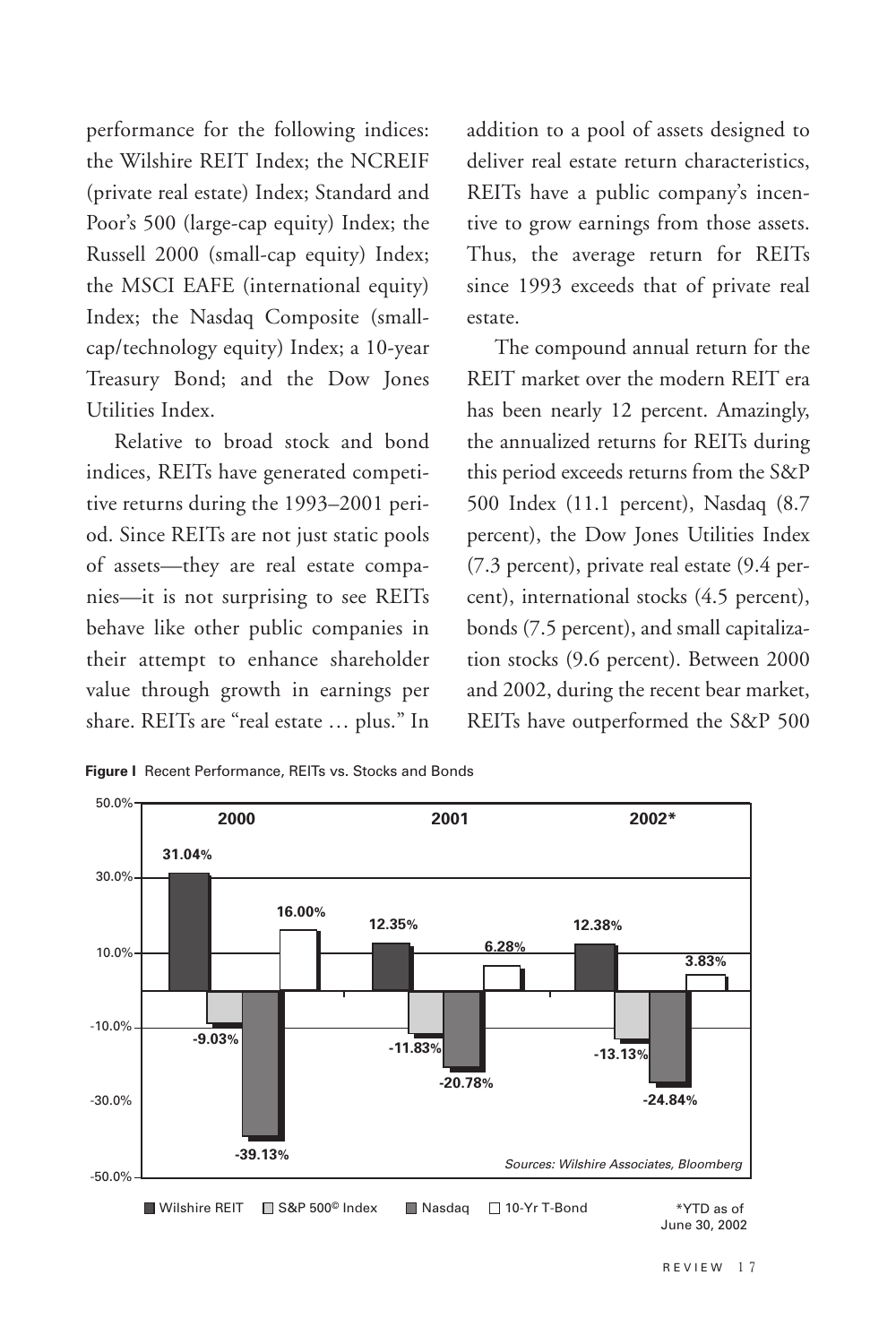Index, the Nasdaq composite, and the 10-year Treasury Bond dramatically (see Figure 1).

The standard deviation of the Wilshire REIT Index since 1993 (13.8 percent) is lower than that of the S&P 500 Index (16.0 percent), significantly lower than the Russell 2000 Index (19.3 percent), higher than the 10-year Treasury Bond (7.4 percent), and lower than the Dow Jones Utilities Index (16.8 percent).

Therefore, on both the risk and return spectrums, REITs fall somewhere between stocks and bonds. The fact that REITs outperformed the S&P 500 Index during the extended bull market for equities and outperformed bonds during the same period shows that REITs have the potential to deliver competitive absolute returns to complement a variety of portfolio types.

We believe that one of the most compelling aspects of REIT investments is their low correlation relative to other investments. The correlation of the Wilshire REIT Index to major stock indices, including the S&P 500 Index (0.20) and the Nasdaq (0.06), is extremely low. The correlation to bonds (0.10) and international stocks (0.13) is equally low. While still comparatively low, REITs are correlated more highly to the Russell 2000 (0.39) and the Dow Jones Utilities Index (0.40). This general low correlation is in marked contrast to

the high correlation of the S&P 500 Index to the Nasdaq, the Russell 2000, and the one international stock index (all in the 0.75 to 0.85 range). Thus, it appears that REITs have the potential to provide diversification in a portfolio of stocks significantly better than international equities, utilities, and bonds.

The information on return, risk, and correlation show REITs have the potential to be a valuable performance enhancement and diversification tool in a mixed asset portfolio. We can construct an efficient investment frontier for a portfolio of stocks, bonds, and REITs using standard deviation and return data to illustrate this point.

## **RELATIVE AND ABSOLUTE VALUE**

REITs have a high current dividend yield of 6.4 percent, and a high cash flow yield of 9.3 percent as of July 31, 2002. This implies a dividend payout ratio of 69 percent, low by historical standards, and providing comfort as to the safety of this important source of income.

This high cash flow yield represents a more than 500-basis-point spread relative to the 10-year Treasury Bond as of August 2002. From 1998 through 2001, this spread increased dramatically, reflecting both the underlying strength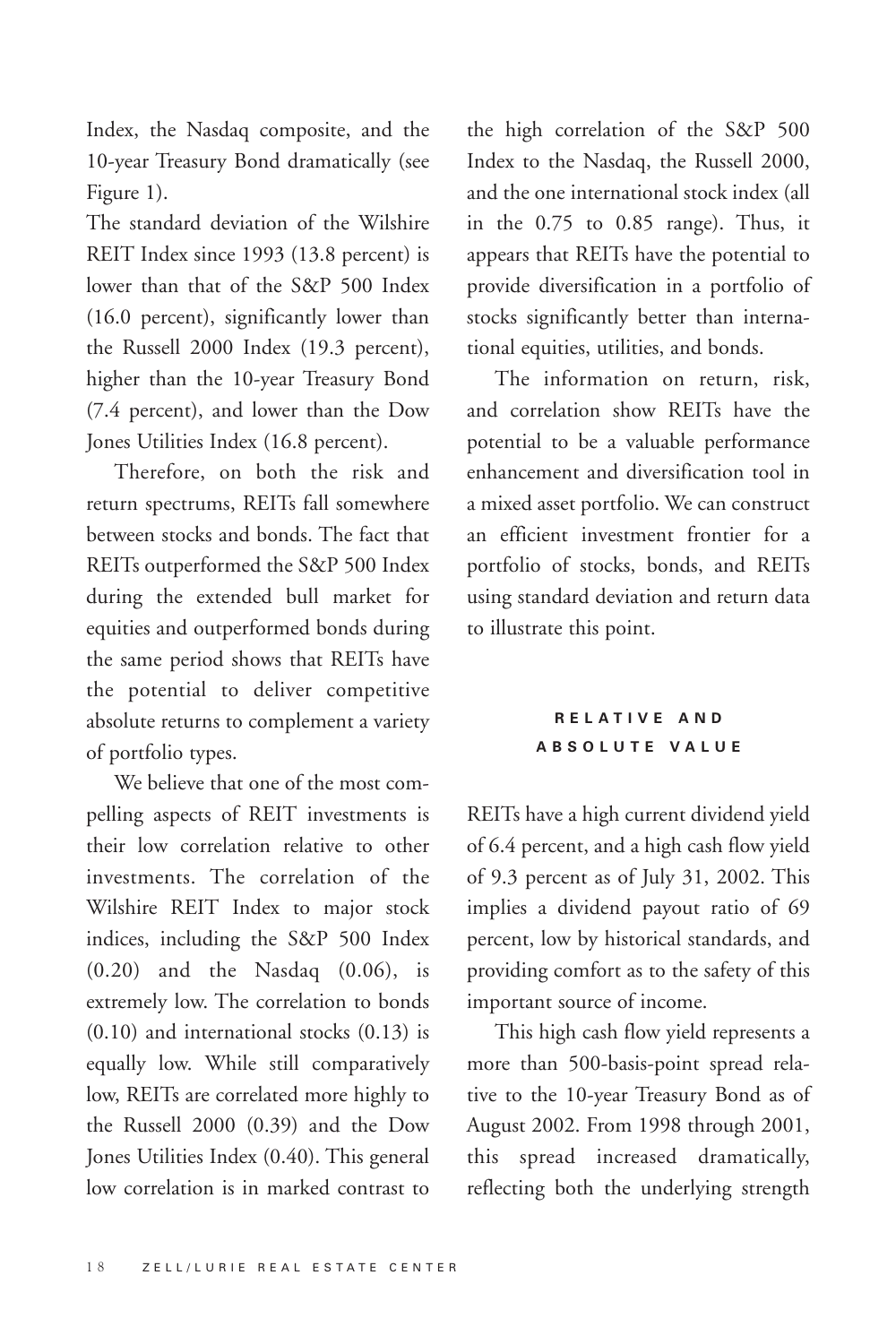of the real estate markets during that period and the valuation gap created when REITs were overshadowed by competing growth-oriented investments, hurting REIT returns and lowering assetclass correlation.

The price-to-earnings multiple of the S&P 500 Index may be compared to the AFFO (cash flow) multiple of the REIT market over time. While these multiples cannot be compared directly, their relationship over time is helpful in assessing relative valuation. From 1998 to 2000, the average multiple on the S&P 500 Index continued to expand, while the average REIT market multiple contracted. During this time, REIT company earnings grew at a healthy and consistent rate, such that earnings growth had, on average, translated to total return. Only recently has the relationship between these multiples begun to change, as the earnings of the S&P 500 Index companies weaken. Now REITs appear only slightly undervalued to the S&P 500.

Finally, an important metric in judging the value of REITs is the comparison of REIT stock prices to the underlying private market value of the real estate they hold, as measured by net asset value, or NAV. By this metric, REITs are trading at roughly a 5 percent discount to the current private market value of real estate assets they hold as of July 31, 2002.

In summary, on all relative and

absolute measurements, REITs appear attractively valued as August 2002. Only in November and December of 1999, right before the 2000 REIT rally, were REITs more attractive.

#### **REIT PERFORMANCE AND SIZE**

REITs and real estate are not immune to the negative effects of a sharp economic slowdown or recession. Weak economic conditions lower real estate demand, in turn reducing occupancies and rents. However, as we enter this economic slowdown, in most markets real estate is well positioned relative to previous downturns. Vacancy rates at the close of 2000 were low relative to the recent past and are much lower than the period leading into the last recession. However, in the past 18 months, vacancy rates have risen sharply for office, industrial, and multi-family properties. Nevertheless, cap rates (conceptually, the inverse of a P/E ratio) are high relative to Treasury yields by historical standards, signifying that real estate valuations are conservative, cushioning the impact of weaker fundamentals. As a result of these initial conditions, while real estate will suffer during a recession, we believe earnings erosion should be relatively modest compared to other equities and past real estate cycles, and any impairment to real estate asset val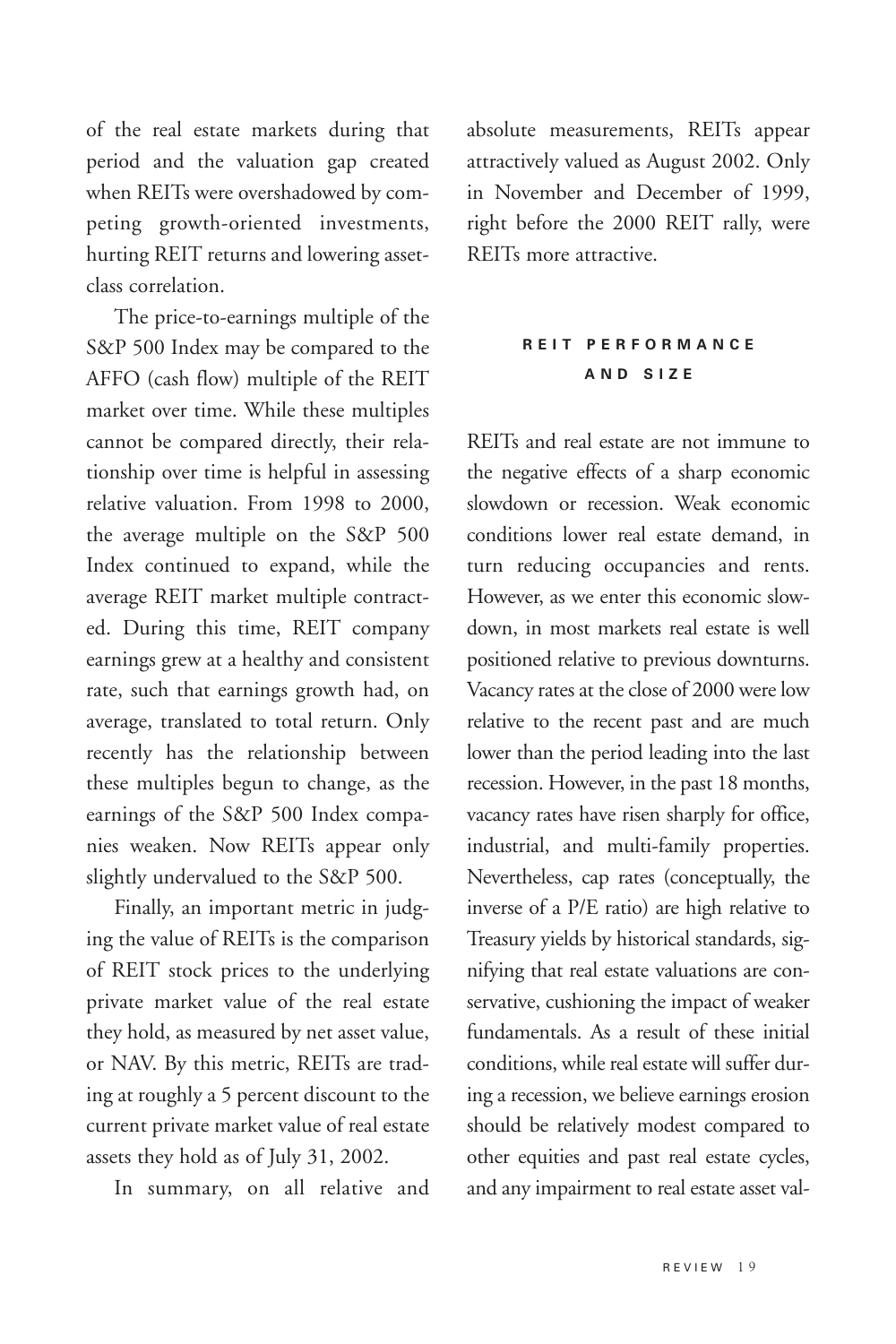ues should be relatively mild.

An ongoing debate among REIT analysts concerns the advantage of size in the REIT industry. The debate, characterized by the phrase "big is better," has been debated in both industry and academic forums. Some of the potential advantages of size are: capital markets access and cost; operational economies of scale; supply chain economies of scale; human resource advantages of attracting top management; leasing advantages with large national tenants; and brand identity. There are three categories of advantages. The first relates to the ability of large liquid public companies to attract debt and equity at more advantageous costs. Observers believe investors prefer large liquid companies as debt and equity investment vehicles. The second category of potential advantages of size relates to operational economies of scale.

Larger REITs may have more bargaining power with suppliers and tenants. Large companies may also have a human resources advantage by offering a wider range of career patterns. Finally, there is a possibility that a larger company might have better success establishing a brand identity and extracting above-market rents from tenants.

There are, however, also potential disadvantages to size, such as: local property management; bureaucracy instead of entrepreneurship; conglomerate rather than geographic specialization; and the impact on growth rates of an essentially medium-to-small-size, project-oriented industry. A large national company will have more difficulty attracting and retaining "local sharpshooters" and top real estate entrepreneurs. A national conglomerate—rather than a regional specialist—

| <b>Size</b><br>Category                                               | Forward<br><b>AFFO</b><br>Multiple | Expense<br>Ratio | Total<br>Return<br>2097-2002 | Premium/<br><b>Discount</b> | <b>Beta</b><br>vs. S&P |  |  |  |
|-----------------------------------------------------------------------|------------------------------------|------------------|------------------------------|-----------------------------|------------------------|--|--|--|
| OFFICE/INDUSTRIAL COMPANIES                                           |                                    |                  |                              |                             |                        |  |  |  |
| Top 3rd                                                               | 10.8                               | 4.5%             | 46.5%                        | $-3.9\%$                    | 0.39                   |  |  |  |
| Middle 3rd                                                            | 10.7                               | 4.1%             | 63.7%                        | $-4.1%$                     | 0.29                   |  |  |  |
| Bottom 3rd 10.5                                                       |                                    | 6.1%             | 63.8%                        | $-3.3%$                     | 0.29                   |  |  |  |
| <b>APARTMENT COMPANIES</b>                                            |                                    |                  |                              |                             |                        |  |  |  |
| Top 3rd                                                               | 11.3                               | 2.6%             | 78.1%                        | $-4.5%$                     | 0.31                   |  |  |  |
| Middle 3rd 11.7                                                       |                                    | 3.4%             | 86.9%                        | $-3.2%$                     | 0.24                   |  |  |  |
| Bottom 3rd 10.2                                                       |                                    | 3.5%             | 66.0%                        | $0.9\%$                     | 0.33                   |  |  |  |
| <b>RETAIL COMPANIES</b>                                               |                                    |                  |                              |                             |                        |  |  |  |
| Top 3rd                                                               | 10.5                               | 2.3%             | 83.6%                        | 9.6%                        | 0.17                   |  |  |  |
| Middle 3rd 10.7                                                       |                                    | 4.8%             | 69.5%                        | 4.9%                        | 0.27                   |  |  |  |
| Bottom 3rd 9.7 6.                                                     |                                    | $8.0\%$          | 74.8%                        | $-6.6%$                     | 0.31                   |  |  |  |
| Sources: Bloomberg, SNL Securities, company reports, Lend Lease Rosen |                                    |                  |                              |                             |                        |  |  |  |

| Table I REIT Metrics for Different Sized Companies |  |  |  |  |  |  |  |  |
|----------------------------------------------------|--|--|--|--|--|--|--|--|
|----------------------------------------------------|--|--|--|--|--|--|--|--|